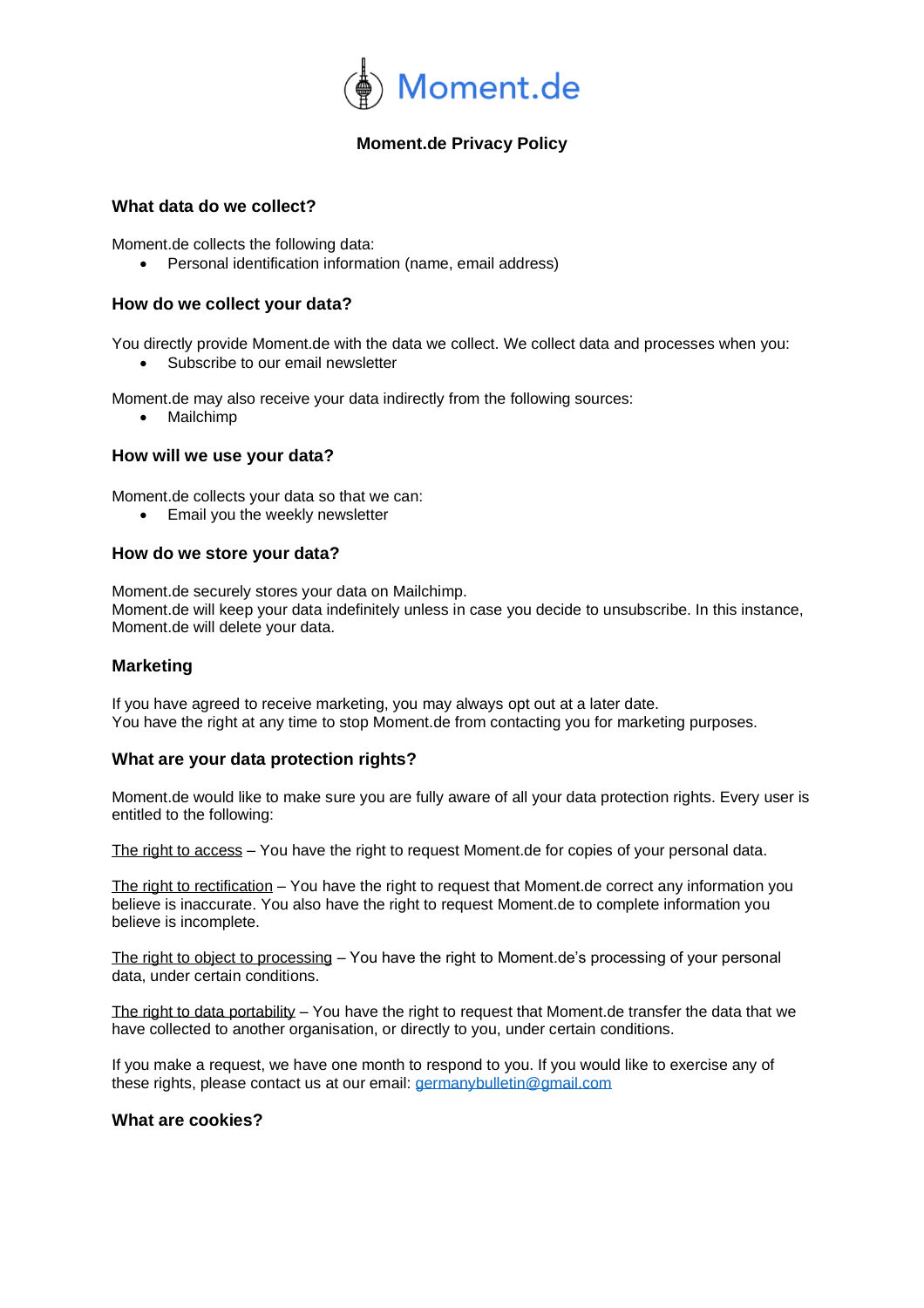Cookies are text files placed on your computer to collect standard Internet log information and visit behaviour information. When you visit our website, we may collect information from you automatically through cookies or similar technology.

For further information, visit allaboutcookies.org

## **How do we use cookies?**

Moment.de uses cookies to improve your experience on our website, including:

- Understanding how you use our website
- To identify our registered members (users who registered to your site).
- To monitor and analyse the performance, operation and effectiveness of Wix's platform.
- To ensure our platform is secure and safe to use.

#### **What type of cookies do we use?**

Type:

- First-party cookies: Cookies that Wix places on the Moment.de site.
- Third-party cookies: Cookies that are placed and used by third parties.

Duration:

- Session (transient) cookies: These cookies are erased when site visitors close their browsers and are not used to collect information from their computers. They typically store information in the form of a session identification that does not personally identify the user.
- Persistent (permanent or stored) cookies: These cookies are stored on a site visitor's hard drive until they expire (at a set expiration date) or until they are deleted. These cookies are used to collect identifying information about the user, such as web surfing behavior or user preferences for a specific site.

Category:

- Strictly necessary cookies: These are the cookies that let our visitors browse through our site. They are also necessary for security reasons.
- Functional cookies: These cookies "remember" registered visitors/customers in order to improve their user experience.

#### **How to manage cookies**

You can set your browser not to accept cookies, and the above website tells you how to remove cookies from your browser. However, in a few cases, some of our website features may not function as a result.

## **Privacy policies of other websites**

The Moment.de website contains links to other websites. Our privacy policy applies only to our website, so if you click on a link to another website, you should read their privacy policy.

## **Changes to our privacy policy**

Moment.de keeps its privacy policy under regular review and places any updates on this webpage. This privacy policy was last updated on 12 April 2020.

## **How to contact us**

If you have any questions about Moment.de's privacy policy, the data we hold on you, or you would like to exercise one of your data protection rights, please do not hesitate to contact us.

Email us at: [germanybulletin@gmail.com](mailto:germanybulletin@gmail.com)